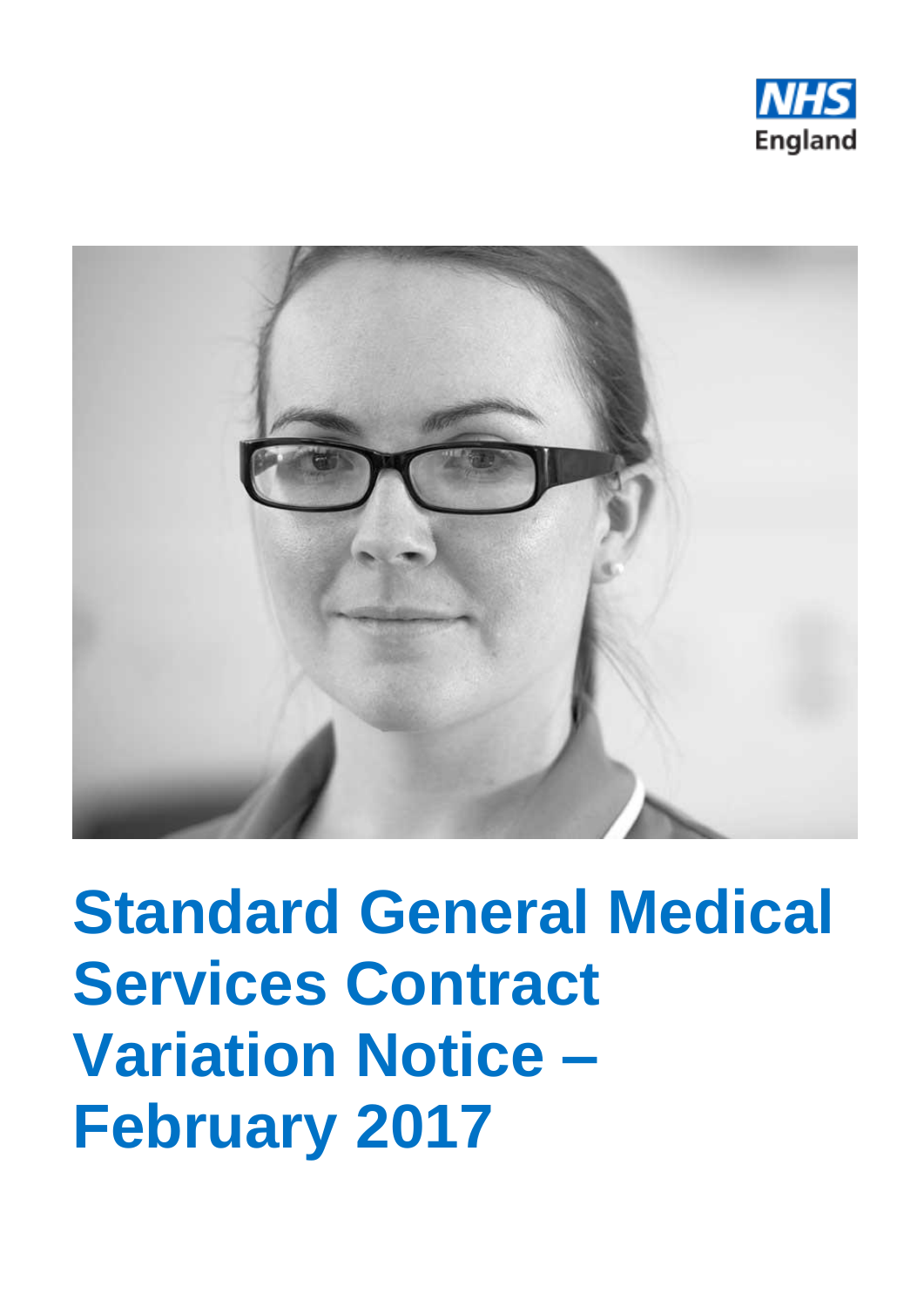## Standard General Medical Services Contract Variation Notice – February 2017

#### NHS England INFORMATION READER BOX

| <b>Directorate</b> |                            |                               |
|--------------------|----------------------------|-------------------------------|
| Medical            | Operations and Information | Specialised Commissioning     |
| Nursing            | Trans. & Corp. Ops.        | <b>Commissioning Strategy</b> |
| l Finance          |                            |                               |

| <b>Publications Gateway Reference:</b><br>06889 |                                                                                                                                                                                                                                                                              |  |
|-------------------------------------------------|------------------------------------------------------------------------------------------------------------------------------------------------------------------------------------------------------------------------------------------------------------------------------|--|
| <b>Document Purpose</b>                         | Guidance                                                                                                                                                                                                                                                                     |  |
| <b>Document Name</b>                            | Standard General Medical Services Contract Variation Notice -<br>February 2017                                                                                                                                                                                               |  |
| <b>Author</b>                                   | <b>NHS England</b>                                                                                                                                                                                                                                                           |  |
| <b>Publication Date</b>                         | <b>July 2017</b>                                                                                                                                                                                                                                                             |  |
| <b>Target Audience</b>                          | NHS England Regional Directors, GPs                                                                                                                                                                                                                                          |  |
| <b>Additional Circulation</b><br>List           |                                                                                                                                                                                                                                                                              |  |
| <b>Description</b>                              | This document gives notice under paragraph 104(2) of Schedule 6 to<br>the National Health Service (General Medical Services Contracts)<br>Regulations 2004 (S.l. 2004/291) that the terms of the general medical<br>services contract are varied as set out in the document. |  |
| <b>Cross Reference</b>                          |                                                                                                                                                                                                                                                                              |  |
| <b>Superseded Docs</b><br>(if applicable)       | N/A                                                                                                                                                                                                                                                                          |  |
| <b>Action Required</b>                          | Area teams to update local contracts where they have not used the new<br>standard contract.                                                                                                                                                                                  |  |
| <b>Timing / Deadlines</b><br>(if applicable)    |                                                                                                                                                                                                                                                                              |  |
| <b>Contact Details for</b>                      | NHS England GP Contracts Team                                                                                                                                                                                                                                                |  |
| further information                             | <b>Quarry House</b>                                                                                                                                                                                                                                                          |  |
|                                                 | Leeds                                                                                                                                                                                                                                                                        |  |
|                                                 | LS27UE                                                                                                                                                                                                                                                                       |  |
|                                                 | england.gpcontracts@nhs.net                                                                                                                                                                                                                                                  |  |
| aumant Ctatua                                   | https://www.england.nhs.uk/gp/gpfv/investment/gp-contract/2016-2017/                                                                                                                                                                                                         |  |

#### **Document Status**

This is a controlled document. Whilst this document may be printed, the electronic version posted on the intranet is the controlled copy. Any printed copies of this document are not controlled. As a controlled document, this document should not be saved onto local or network drives but should always be accessed from the intranet.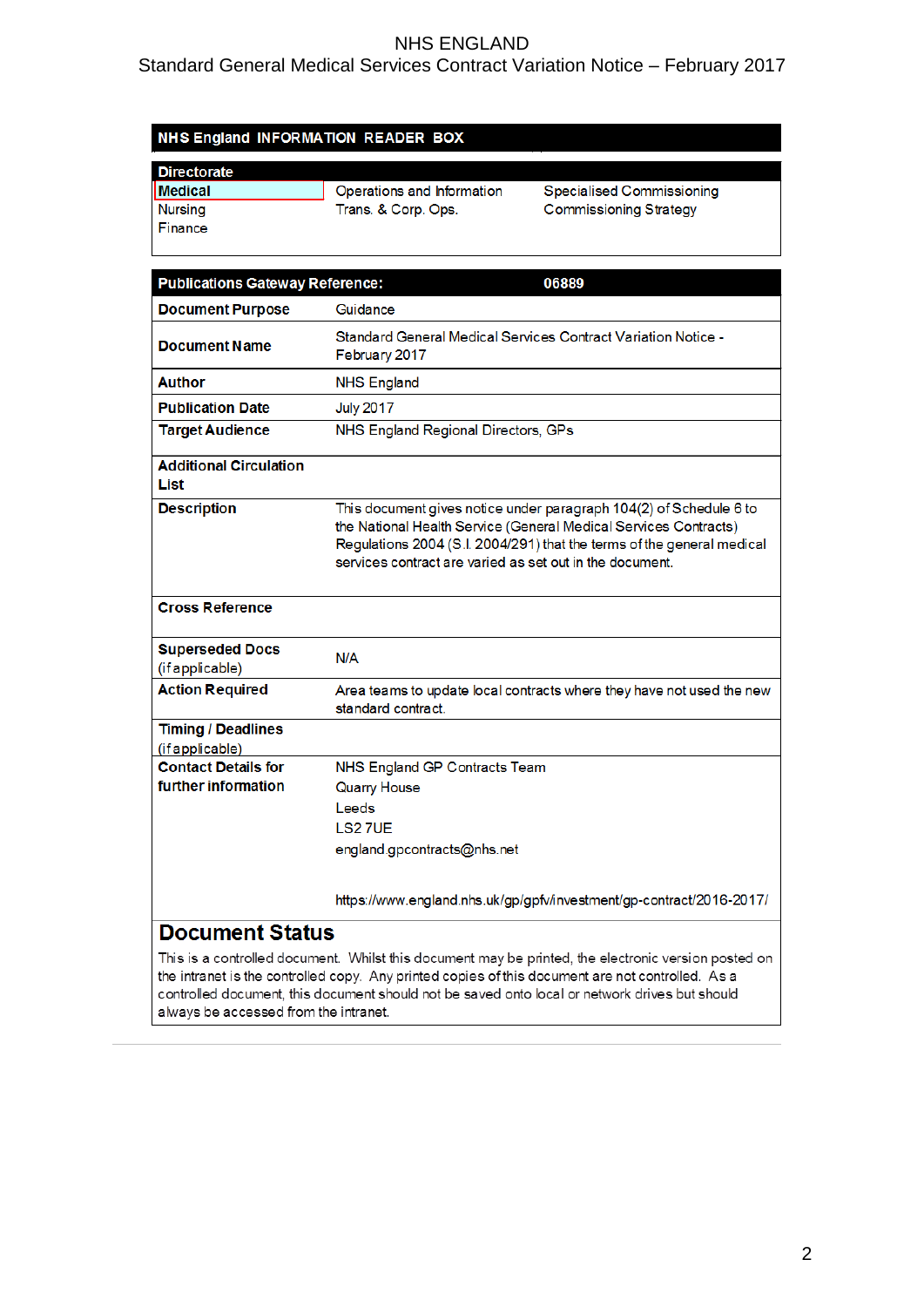## **Standard General Medical Services Contract Variation Notice – February 2017**

The text of the Standard General Medical Services Variation Notice February 2017 has been prepared by the Medical Directorate, NHS England and has been approved by the British Medical Association. It is prepared on the basis that the numbering adopted in the signed contract follows that used in the model Standard General Medical Services Contract dated December 2013.

NOTE: This notice does not incorporate all of the amendments made pursuant to the revocation of the National Health Service (General Medical Services Agreements) Regulations 2004 by the National Health Service (General Medical Services Agreements) Regulations 2015. The model GMS Contract which is compliant with these regulations will be made available on NHS England's website.

Version number: 1

First published: July 2017

Prepared by: Medical Directorate

Gateway Reference: 06889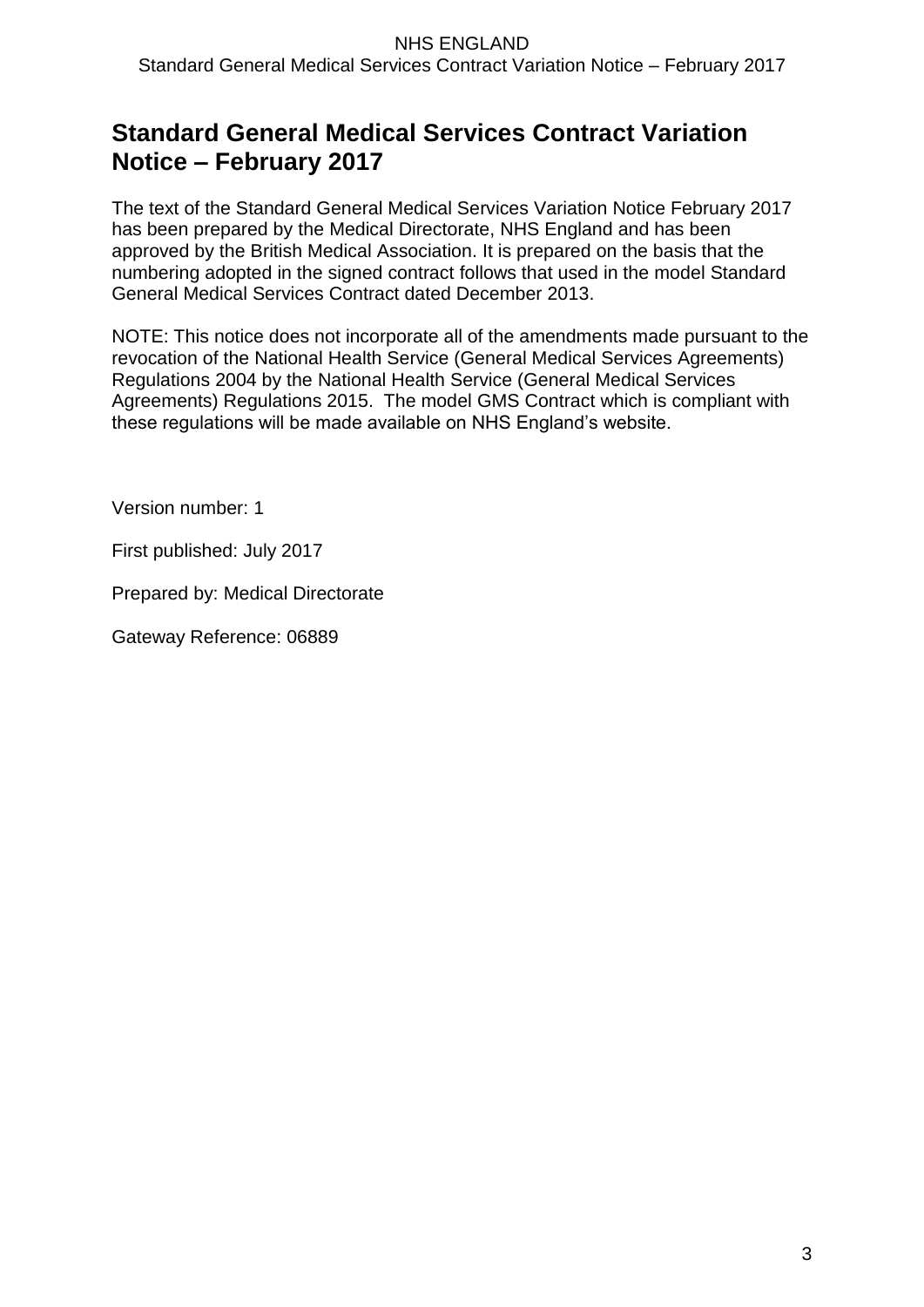#### NHS ENGLAND Standard General Medical Services Contract Variation Notice – February 2017

## Dear Sir/Madam

## **Notice of Variation to your General Medical Services Contract dated [ ]**

We give you notice under paragraph 57(2) of Schedule 3 to the National Health Service (General Medical Services Contracts) Regulations 2015 (S.I. 2015/1862) that the terms of your general medical services contract dated [  $\qquad \qquad$  ] are varied as set out below with effect from [*insert here date on which variations will take effect. Where reasonably practicable this should not be less than 14 days after the date on which this notice is served. This is a regulatory requirement.*].

These variations are made to comply with the terms of the:

- Social Services and Well-being (Wales) Act 2014 (Consequential Amendments) (Secondary Legislation) Regulations 2016/211;
- Enterprise and Regulatory Reform Act 2013 (Consequential Amendments) (Bankruptcy) and the Small Business, Enterprise and Employment Act 2015 (Consequential Amendments) Regulations 2016/481;
- Electronic Identification and Trust Services for Electronic Transactions Regulations 2016/696;
- National Health Service (General Medical Services Contracts and Personal Medical Services Agreements) (Amendment) Regulations 2016/875, and
- The National Health Service (Pharmaceutical Services, Charges and Prescribing) (Amendment) Regulations 2016/1077

and are published on the government website legislation.gov.uk.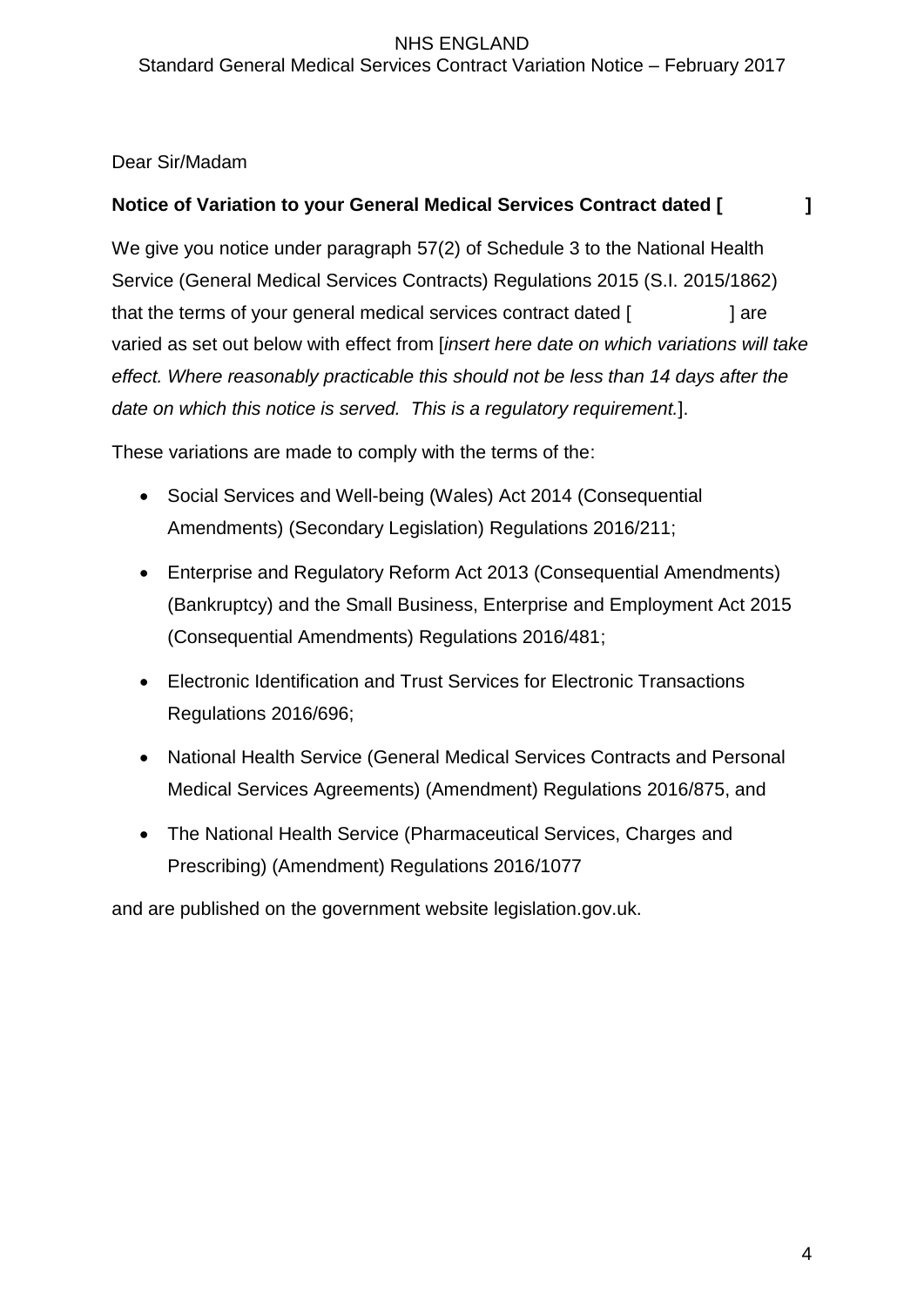Standard General Medical Services Contract Variation Notice – February 2017

We request you to acknowledge receipt of this notice by signing and returning the enclosed duplicate of it.

Dated:

Signed:

on behalf of NHS England

Print name: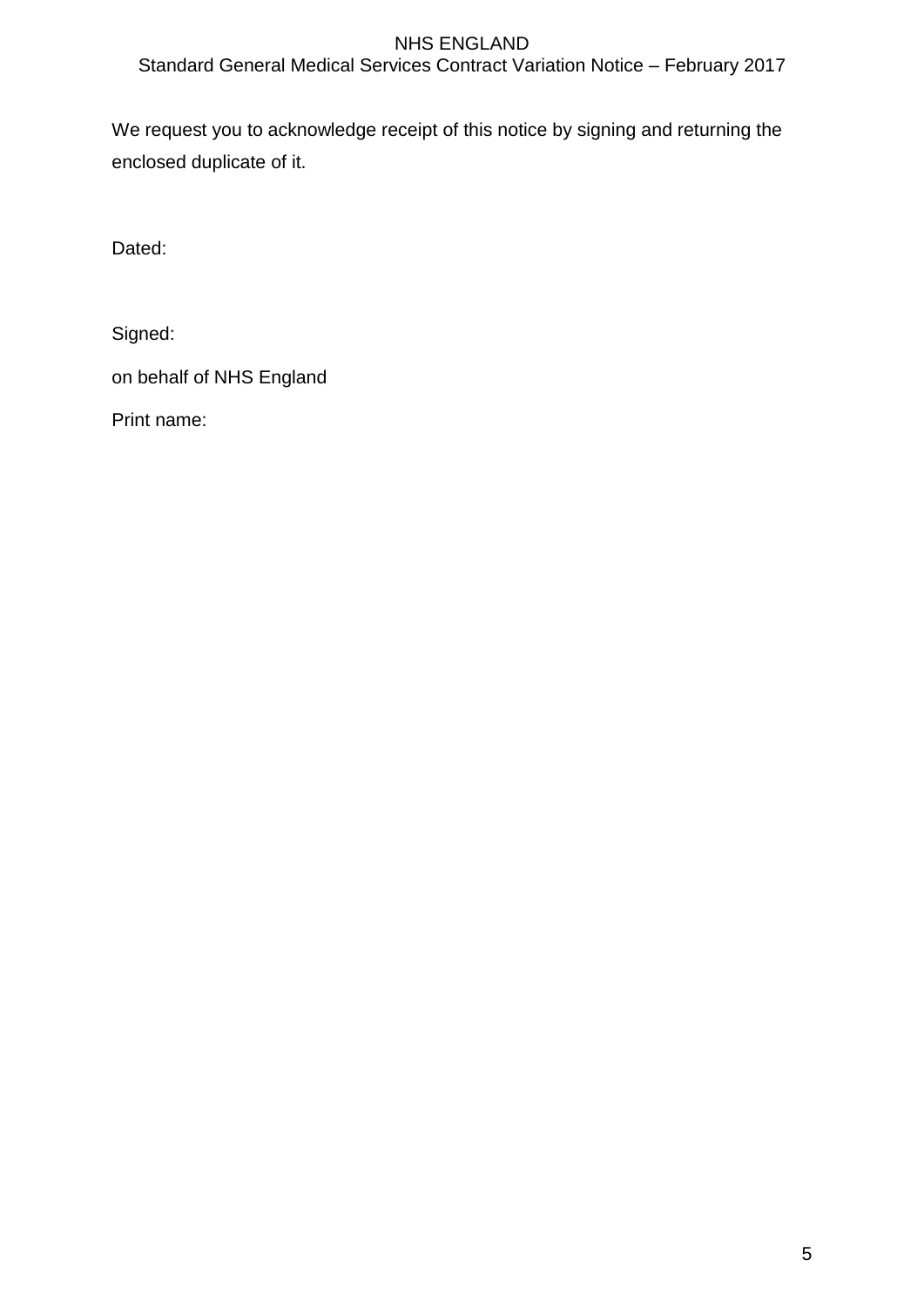## **Wording of Variations**

## **Part 1**

- 1. The following amendments are made to **clause 1.1**:
	- 1.1. The **definition of "advanced electronic signature"** is replaced as follows:

""**advanced electronic signature**" means an *electronic signature* which meets the following requirements:

(a) it is uniquely linked to the *signatory*;

(b) it is capable of identifying the *signatory*;

(c) it is created using *electronic signature creation data* that the *signatory* can, with a high level of confidence, use under the *signatory's* sole control; and

(d) it is linked to the data signed in such a way that any subsequent change in the data is detectable;"

1.2. Immediately after the **definition of "electronic repeatable prescription"**, the following new definitions are inserted:

""**electronic signature**" means data in electronic form which is attached to or logically associated with other data in electronic form and which is used by the *signatory* to sign;

"**electronic signature creation data**" means unique data which is used by the *signatory* to create an *electronic signature*;"

- 1.3. In the **definition of "prescriber"** the following amendments are made:
	- 1.3.1. the word "and" at the end of paragraph (f) is omitted,
	- 1.3.2. in paragraph (g), "prescriber," is substituted with "prescriber; and", and
	- 1.3.3. after paragraph (g) the following new paragraph is inserted: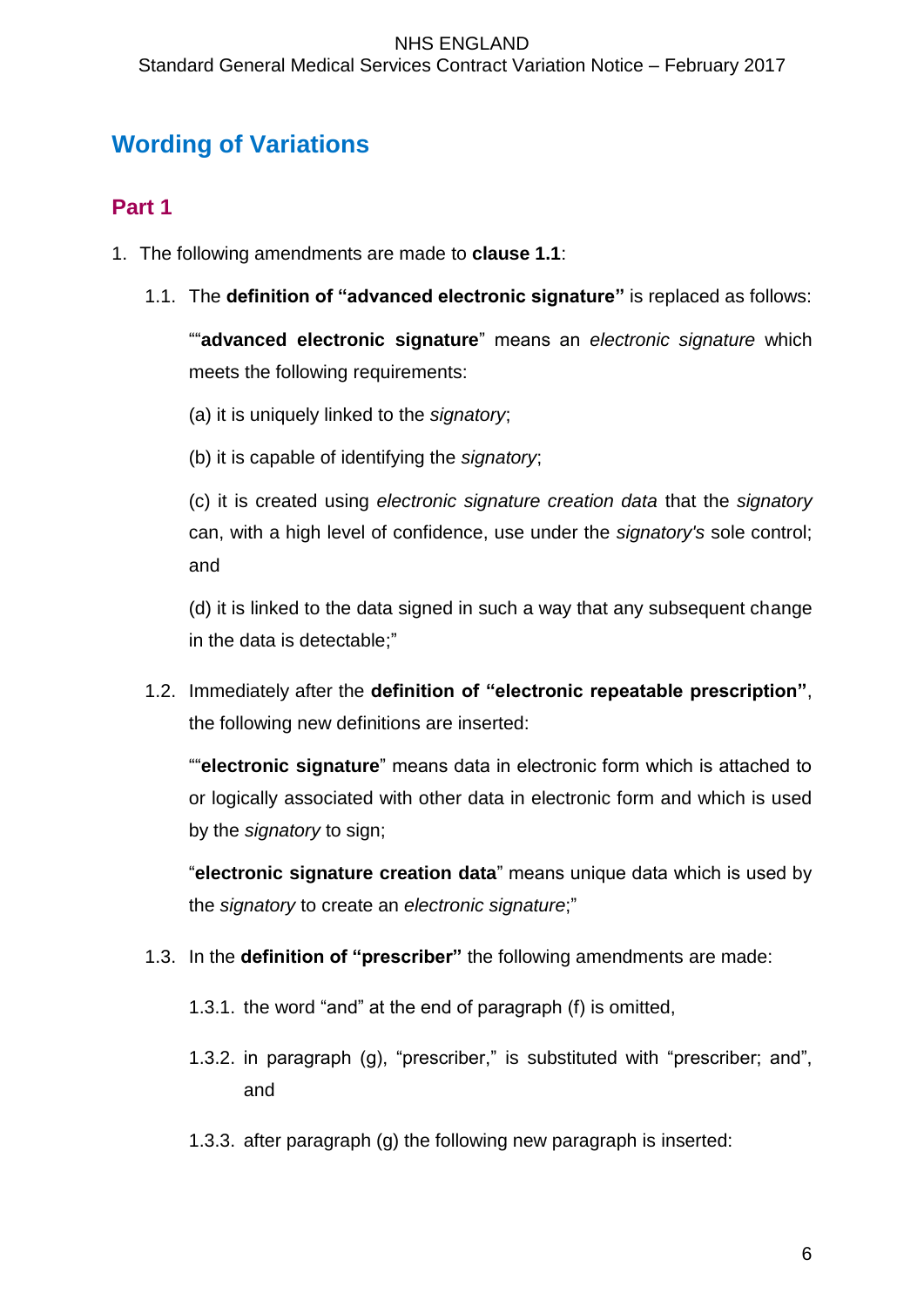"(h) a *therapeutic radiographer independent prescriber*,"

1.4. Immediately after the **definition of "service provider"**, the following new definition is inserted:

""**signatory**" means a natural person who creates an *electronic signature*;"

- 1.5. In the **definition of "supplementary prescriber"**, the following amendments are made to sub-paragraph (b)(iv):
	- 1.5.1. the word "or" is omitted at the end of sub-paragraph (bb), and
	- 1.5.2. after sub-paragraph (cc) the following new sub-paragraph is inserted:

"(dd) dietitians, or"

1.6. Immediately after the **definition of "temporary resident"** the following new definition is inserted:

""**therapeutic radiographer independent prescriber**" means a radiographer:

- (a) who is registered in Part 11 of the register maintained under article 5 of the Health and Social Work Professions Order 2001; and
- (b) against whose name in that register is recorded:
	- (i) an entitlement to use the title "therapeutic radiographer", and
	- (ii) an annotation signifying that the radiographer is qualified to order drugs, medicines and appliances as a therapeutic radiographer independent prescriber;"

## **Parts 2 to 15**

No variations.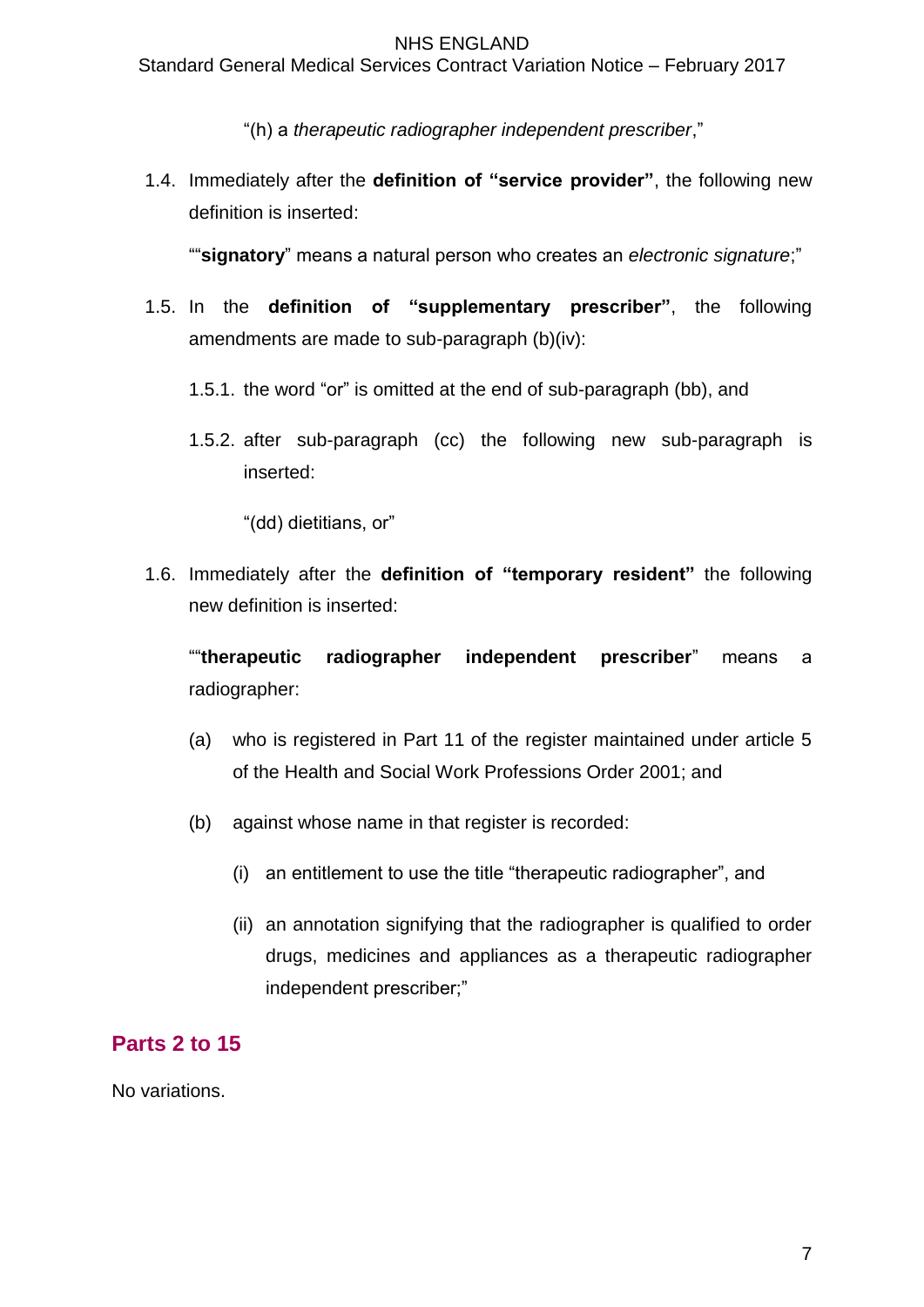Standard General Medical Services Contract Variation Notice – February 2017

## **Part 16 Records, Information, Notification and Rights of Entry**

- 2. The following variations are made to **clause 16.1**:
	- 2.1. **In clauses 16.1.6** for the words from "The Contractor shall" to the end of sub-clause 16.1.6(b) substitute the following:
		- "16.1.6 Where a patient on the *Contractor's list of patients* dies, the Contractor must send the complete records relating to that patient to the Board:
			- (a) in a case where the Contractor was informed by the Board of that patient's death, before the end of the period of 14 days beginning with the date on which the Contractor was so informed; or
			- (b) in any other case, before the end of the period of one month beginning with the date on which the Contractor learned of that patient's death.
	- 2.2. **Clauses 16.1.7 to 16.1.8** are replaced as follows and the existing clause 16.1.9 is renumbered as 16.1.10:
		- 16.1.7 Where a patient on a *Contractor's list of patients* has registered with another provider of primary medical services and the Contractor receives a request from that provider for the complete records relating to that patient, the Contractor must send to the Board:
			- (a) the complete records, or any part of the records, sent via the *GP2GP facility* in accordance with clause 16.3 for which the Contractor does not receive confirmation of safe and effective transfer via that facility; and
			- (b) any part of the records held by the Contractor only in paper form.
		- 16.1.8 Where a patient on a *Contractor's list of patients*: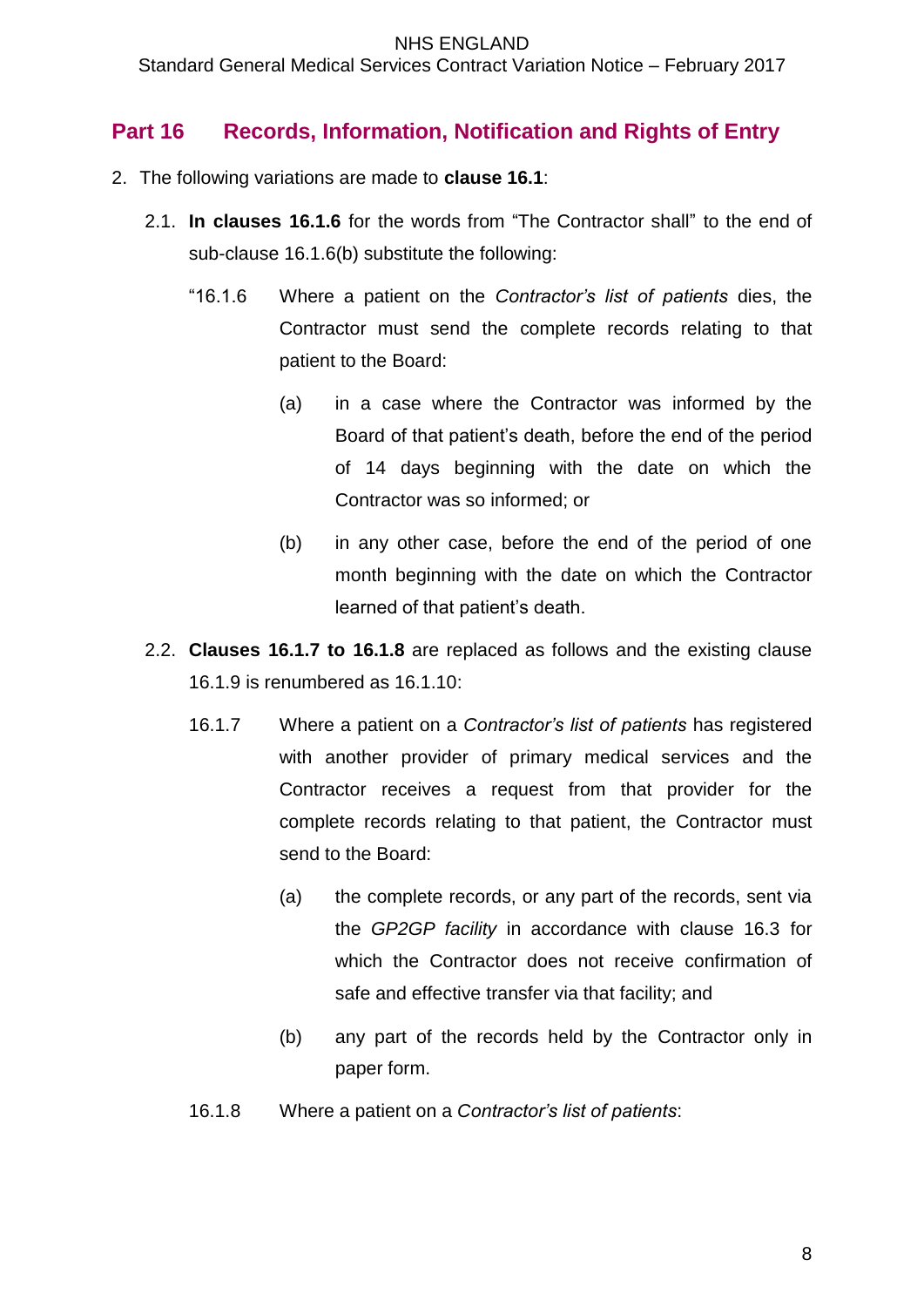#### Standard General Medical Services Contract Variation Notice – February 2017

- (a) is removed from that list at that patient's request under clause 13.9, or by reason of the application of any of clause 13.10 to 13.16; and
- (b) the Contractor has not received a request from another provider of medical services with which that patient has registered for the transfer of the complete records relating to that patient,

the Contractor must send a copy of those records to the Board.

- 16.1.9 Where a Contractor's responsibility for a patient terminates in accordance with clause 13.17, the Contractor must send any records relating to that patient that it holds to:
	- (a) if known, the provider of primary medical services with which that patient is registered; or
	- (b) in all other cases, the Board."
- 3. In **clause 16.2.1**, "at least on a daily basis" is replaced by "when the change occurs".
- 4. After **clause 16.8A** the following new clause and subheading is inserted:

#### "16.8B **Provision of information: GP access data**

- 16.8B.1 Subject to clause 16.8B.4, a Contractor must collect such information relating to patient access to primary medical services at the Contractor's *practice* ("GP access data") as the Board may reasonably require for the purposes of, or in connection with, the Contract.
- 16.8B.2 The Contractor must submit an online return to the Board in respect of any GP access data collected by it using the Primary Care Web Tool ("PCWT") facility<sup>1</sup> which is provided by the Board to the Contractor for this purpose.

1

 $1$  The "PCWT facility" is the approved internet webtool made available by NHS England to contractors for the purposes of submitting GP access data online.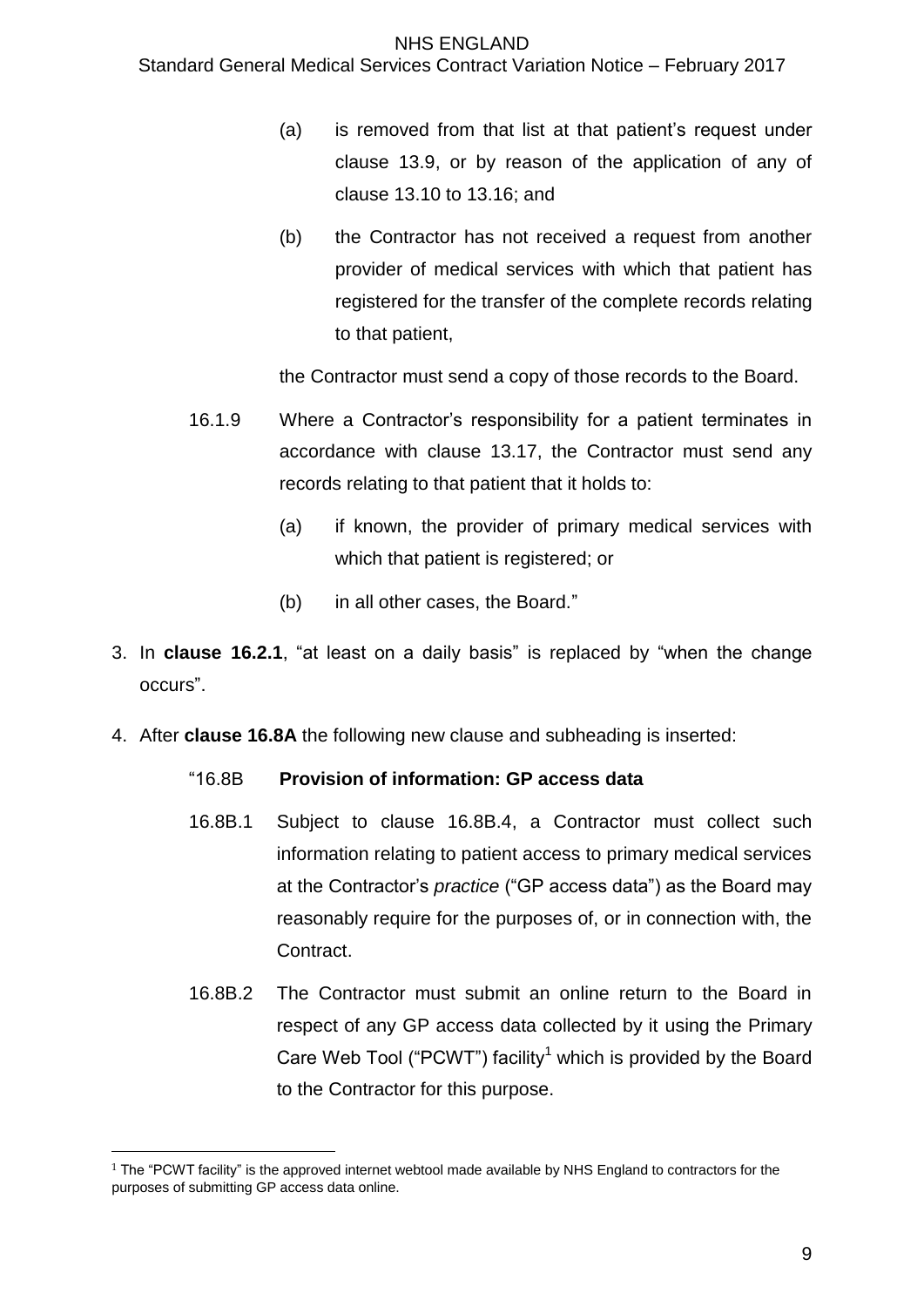Standard General Medical Services Contract Variation Notice – February 2017

- 16.8B.3 The Contractor must submit an online return of GP access data to the Board twice in every financial year:
	- (a) by 31st October 2016 and 31st March 2017 in respect of the financial year that ends on 31st March 2017; and
	- (b) by 30th September and 31st March respectively for each subsequent financial year until 31st March 2021.
- 16.8B.4 The requirements of this clause 16.8B do not apply where the Contractor does not have access to computer systems and software which would enable it to use the PCWT facility to submit an online return of GP access data to the Board."

## **Parts 17 to 23**

No variations.

## **Part 24**

5. In **clause 24.2.2**, the definition of "local authority" is replaced as follows:

""local authority" means:

- (a) a local authority within the meaning of section 1 of the Local Authority Social Services Act 1970 (local authorities);
- (b) the Council of the Isles of Scilly;
- (c) a council constituted under section 2 of the Local Government etc. (Scotland) Act 1994 (constitution of councils); or
- (d) the council of a county or county borough in Wales; and"

## **Part 25**

No variations.

## **Part 26**

6. In **clause 26.10.2(i)(i)** "adjudged" is replaced by "made".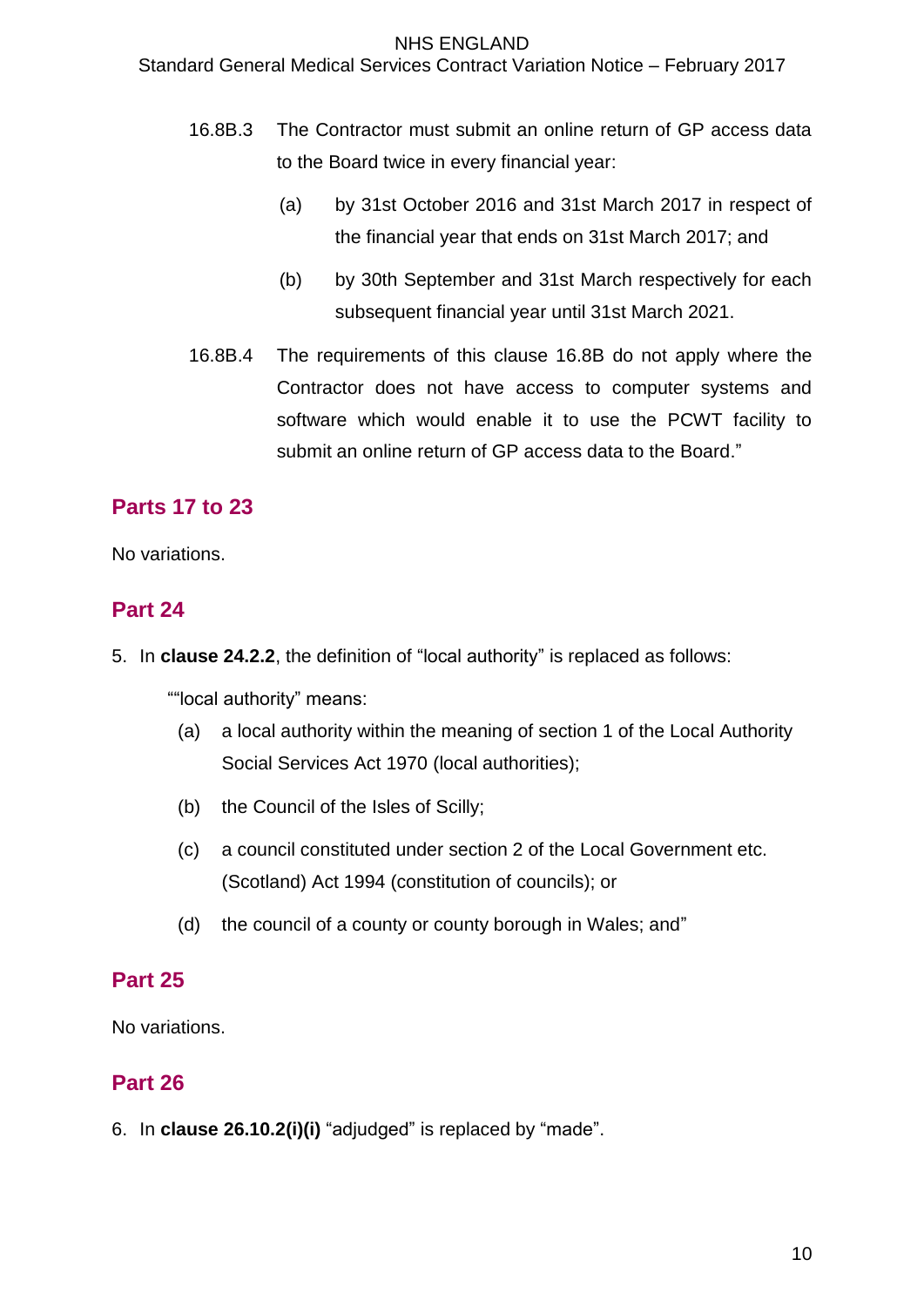## **Parts 27 to 28**

No variations.

## **Schedules 1 to 2**

No variations.

----------------------------------------------------------------------------------------------------------------

I/We [ ] acknowledge receipt of the notice of variation dated [ ] of which the above is a duplicate. I/We acknowledge that this notice will take effect from [  $\qquad \qquad$  ].

Signed:

[on behalf of  $\qquad \qquad$  ]: